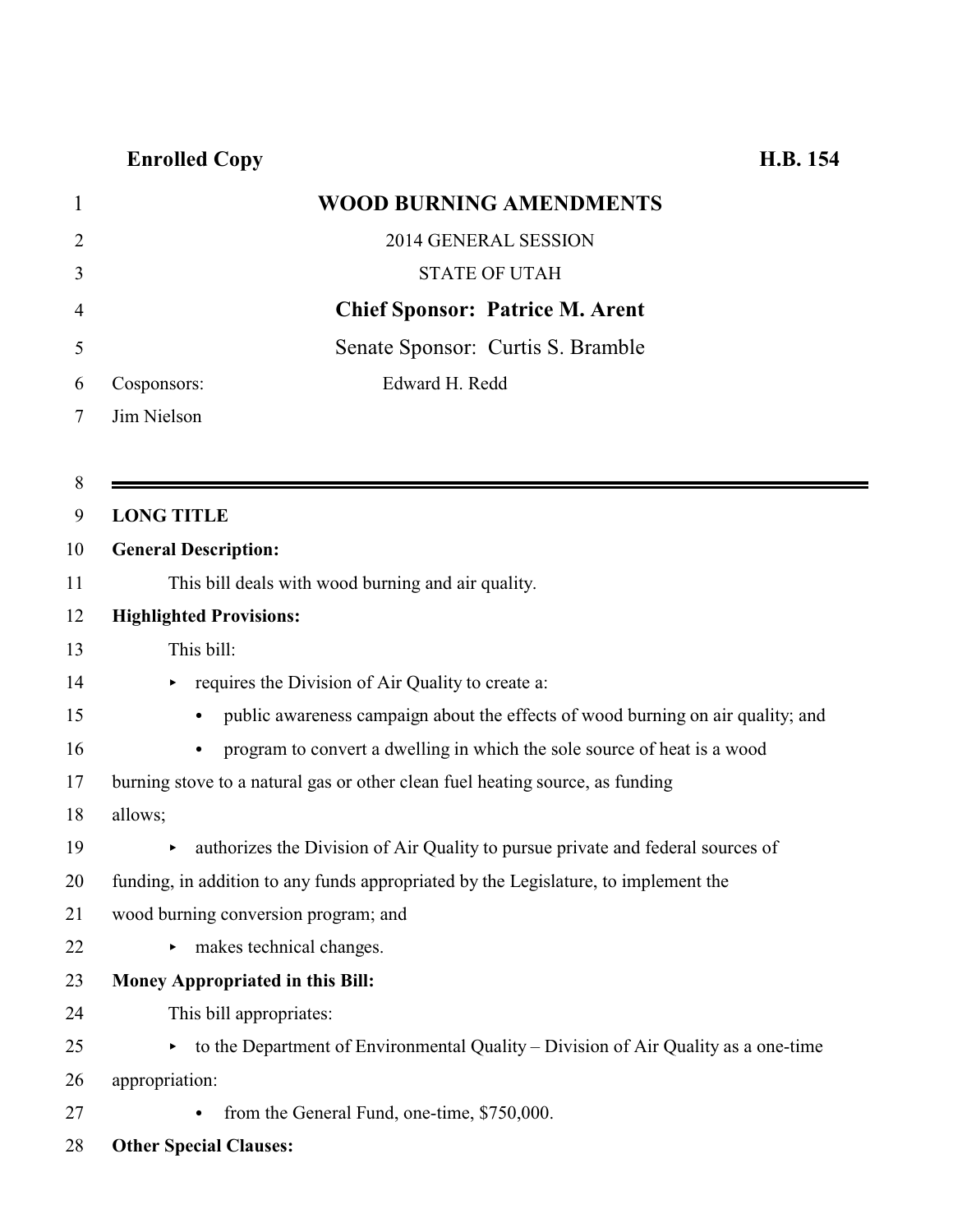### <span id="page-1-0"></span>**H.B. 154**

| <b>Enrolled Copy</b> |  |
|----------------------|--|
|----------------------|--|

| 29 | None                                                                                         |
|----|----------------------------------------------------------------------------------------------|
| 30 | <b>Utah Code Sections Affected:</b>                                                          |
| 31 | <b>AMENDS:</b>                                                                               |
| 32 | 19-2-104, as last amended by Laws of Utah 2012, Chapters 43 and 360                          |
| 33 | 19-2-107, as last amended by Laws of Utah 2012, Chapter 360                                  |
| 34 | <b>ENACTS:</b>                                                                               |
| 35 | 19-2-107.5, Utah Code Annotated 1953                                                         |
| 36 |                                                                                              |
| 37 | Be it enacted by the Legislature of the state of Utah:                                       |
| 38 | Section 1. Section 19-2-104 is amended to read:                                              |
| 39 | 19-2-104. Powers of board.                                                                   |
| 40 | (1) The board may make rules in accordance with Title 63G, Chapter 3, Utah                   |
| 41 | Administrative Rulemaking Act:                                                               |
| 42 | (a) regarding the control, abatement, and prevention of air pollution from all sources       |
| 43 | and the establishment of the maximum quantity of air contaminants that may be emitted by any |
| 44 | air contaminant source;                                                                      |
| 45 | (b) establishing air quality standards;                                                      |
| 46 | (c) requiring persons engaged in operations which result in air pollution to:                |
| 47 | (i) install, maintain, and use emission monitoring devices, as the board finds necessary;    |
| 48 | (ii) file periodic reports containing information relating to the rate, period of emission,  |
| 49 | and composition of the air contaminant; and                                                  |
| 50 | (iii) provide access to records relating to emissions which cause or contribute to air       |
| 51 | pollution;                                                                                   |
| 52 | $(d)$ (i) implementing:                                                                      |
| 53 | (A) Toxic Substances Control Act, Subchapter II, Asbestos Hazard Emergency                   |
| 54 | Response, 15 U.S.C. 2601 et seq.;                                                            |
| 55 | (B) 40 C.F.R. Part 763, Asbestos; and                                                        |
| 56 | (C) 40 C.F.R. Part 61, National Emission Standards for Hazardous Air Pollutants,             |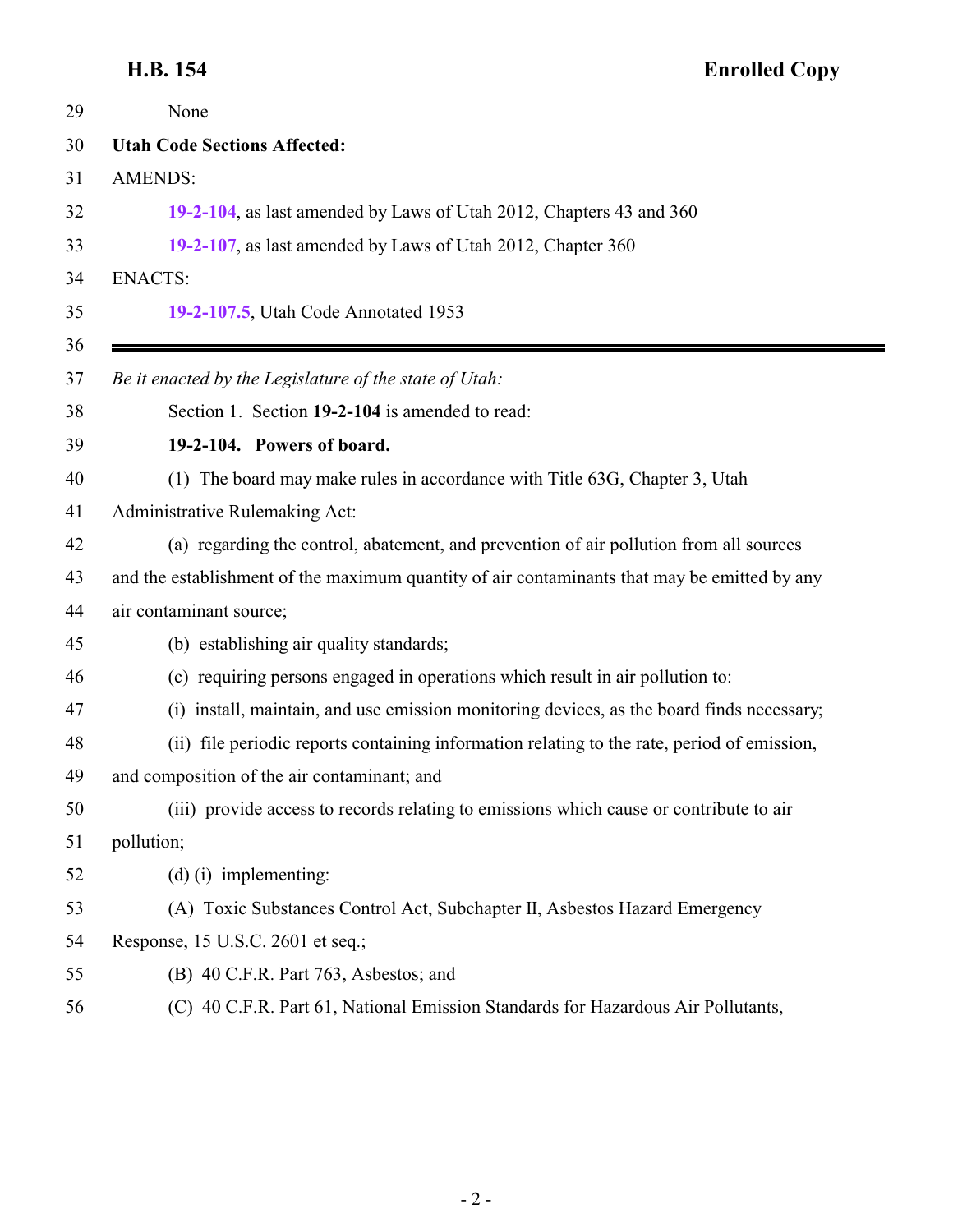| 57 | Subpart M, National Emission Standard for Asbestos; and                                         |
|----|-------------------------------------------------------------------------------------------------|
| 58 | (ii) reviewing and approving asbestos management plans submitted by local education             |
| 59 | agencies under the Toxic Substances Control Act, Subchapter II, Asbestos Hazard Emergency       |
| 60 | Response, 15 U.S.C. 2601 et seq.;                                                               |
| 61 | (e) establishing a requirement for a diesel emission opacity inspection and maintenance         |
| 62 | program for diesel-powered motor vehicles;                                                      |
| 63 | (f) implementing an operating permit program as required by and in conformity with              |
| 64 | Titles IV and V of the federal Clean Air Act Amendments of 1990;                                |
| 65 | (g) establishing requirements for county emissions inspection and maintenance                   |
| 66 | programs after obtaining agreement from the counties that would be affected by the              |
| 67 | requirements;                                                                                   |
| 68 | (h) with the approval of the governor, implementing in air quality nonattainment areas          |
| 69 | employer-based trip reduction programs applicable to businesses having more than 100            |
| 70 | employees at a single location and applicable to federal, state, and local governments to the   |
| 71 | extent necessary to attain and maintain ambient air quality standards consistent with the state |
| 72 | implementation plan and federal requirements under the standards set forth in Subsection (2);   |
| 73 | $\lceil \text{and} \rceil$                                                                      |
| 74 | (i) implementing lead-based paint remediation training, certification, and performance          |
| 75 | requirements in accordance with 15 U.S.C.A. 2601 et seq., Toxic Substances Control Act,         |
| 76 | Subchapter IV -- Lead Exposure Reduction, Sections 402 and 406.                                 |
| 77 | (j) to implement the requirements of Section $19-2-107.5$ .                                     |
| 78 | (2) When implementing Subsection $(1)(h)$ the board shall take into consideration:              |
| 79 | (a) the impact of the business on overall air quality; and                                      |
| 80 | (b) the need of the business to use automobiles in order to carry out its business              |
| 81 | purposes.                                                                                       |
| 82 | $(3)$ (a) The board may:                                                                        |
| 83 | (i) hold a hearing that is not an adjudicative proceeding relating to any aspect of, or         |
| 84 | matter in, the administration of this chapter;                                                  |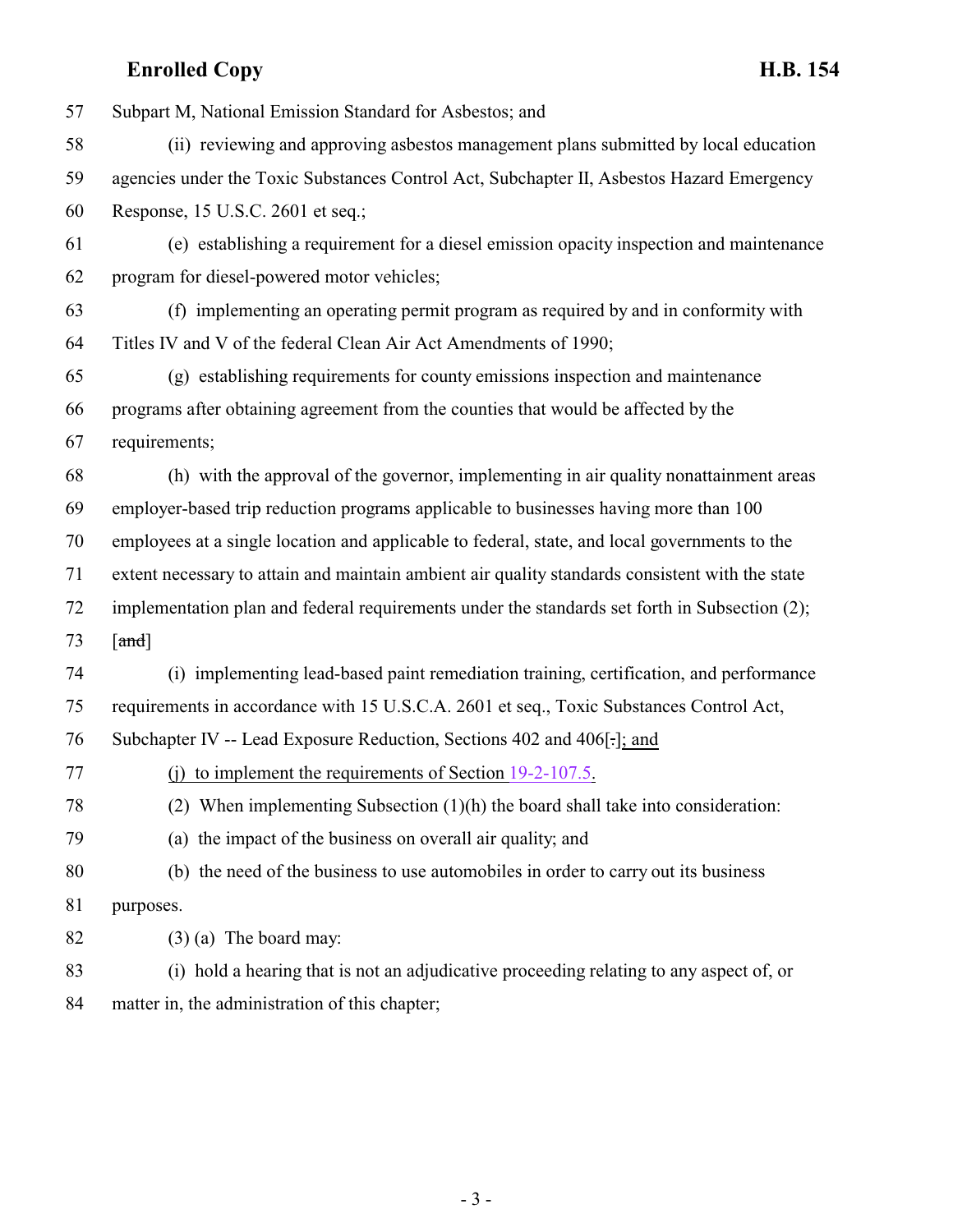**H.B. 154 Enrolled Copy**

| 85  | (ii) order the director to:                                                                       |
|-----|---------------------------------------------------------------------------------------------------|
| 86  | (A) issue orders necessary to enforce the provisions of this chapter;                             |
| 87  | (B) enforce the orders by appropriate administrative and judicial proceedings; or                 |
| 88  | (C) institute judicial proceedings to secure compliance with this chapter; or                     |
| 89  | (iii) advise, consult, contract, and cooperate with other agencies of the state, local            |
| 90  | governments, industries, other states, interstate or interlocal agencies, the federal government, |
| 91  | or interested persons or groups.                                                                  |
| 92  | (b) The board shall:                                                                              |
| 93  | (i) to ensure compliance with applicable statutes and regulations:                                |
| 94  | (A) review a settlement negotiated by the director in accordance with Subsection                  |
| 95  | $19-2-107(2)(b)(viii)$ that requires a civil penalty of \$25,000 or more; and                     |
| 96  | (B) approve or disapprove the settlement;                                                         |
| 97  | (ii) encourage voluntary cooperation by persons and affected groups to achieve the                |
| 98  | purposes of this chapter;                                                                         |
| 99  | (iii) require the owner and operator of each new source which directly emits or has the           |
| 100 | potential to emit 100 tons per year or more of any air contaminant or the owner or operator of    |
| 101 | each existing source which by modification will increase emissions or have the potential of       |
| 102 | increasing emissions by 100 tons per year or more of any air contaminant, to pay a fee            |
| 103 | sufficient to cover the reasonable costs of:                                                      |
| 104 | (A) reviewing and acting upon the notice required under Section $19-2-108$ ; and                  |
| 105 | (B) implementing and enforcing requirements placed on the sources by any approval                 |
| 106 | order issued pursuant to notice, not including any court costs associated with any enforcement    |
| 107 | action;                                                                                           |
| 108 | (iv) meet the requirements of federal air pollution laws;                                         |
| 109 | (v) by rule, establish work practice, certification, and clearance air sampling                   |
| 110 | requirements for persons who:                                                                     |
| 111 | (A) contract for hire to conduct demolition, renovation, salvage, encapsulation work              |
| 112 | involving friable asbestos-containing materials, or asbestos inspections if:                      |
|     |                                                                                                   |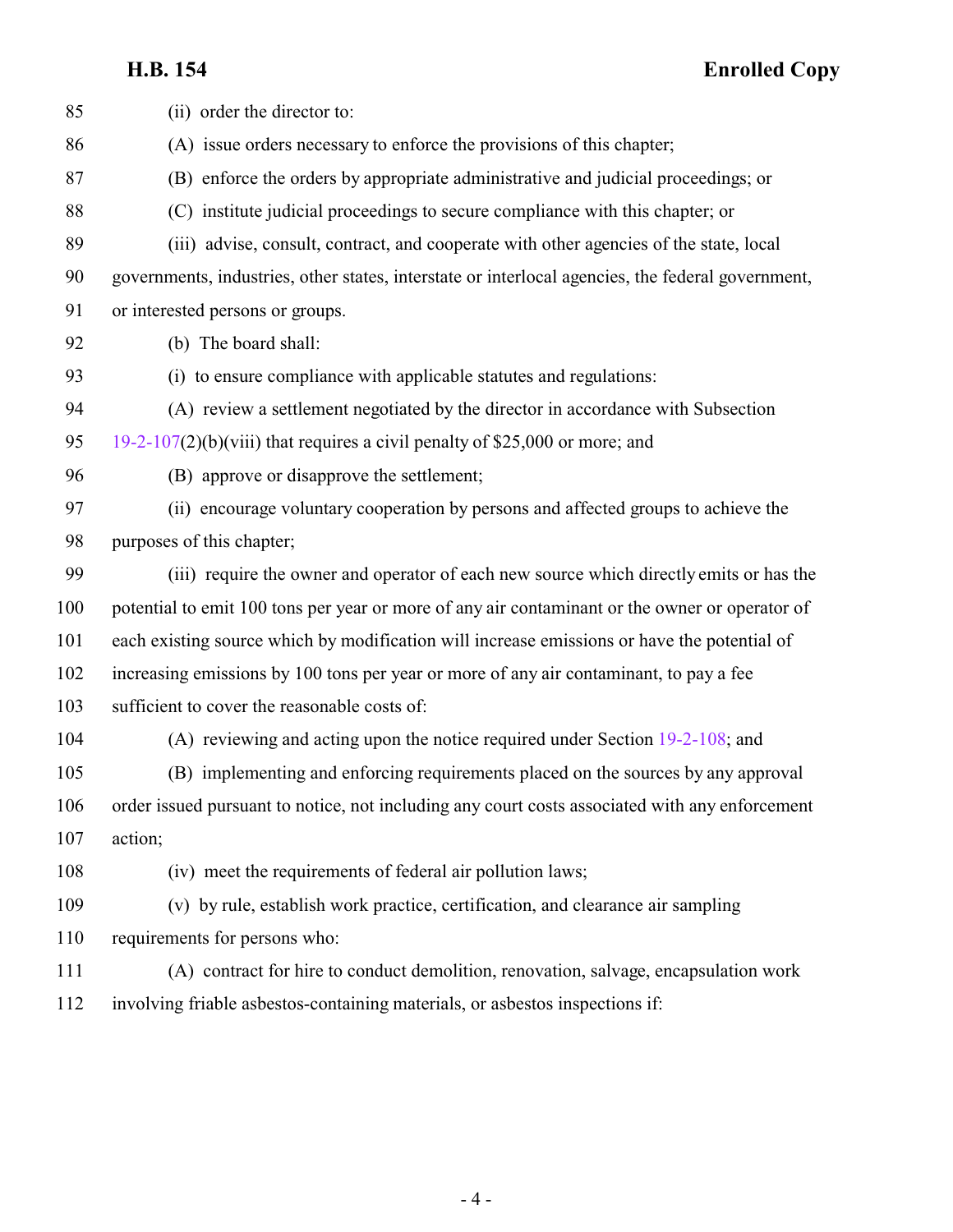| 113 | (I) the contract work is done on a site other than a residential property with four or            |
|-----|---------------------------------------------------------------------------------------------------|
| 114 | fewer units; or                                                                                   |
| 115 | (II) the contract work is done on a residential property with four or fewer units where a         |
| 116 | tested sample contained greater than 1% of asbestos;                                              |
| 117 | (B) conduct work described in Subsection $(3)(b)(v)(A)$ in areas to which the general             |
| 118 | public has unrestrained access or in school buildings that are subject to the federal Asbestos    |
| 119 | Hazard Emergency Response Act of 1986;                                                            |
| 120 | (C) conduct asbestos inspections in facilities subject to 15 U.S.C.A. 2601 et seq., Toxic         |
| 121 | Substances Control Act, Subchapter II - Asbestos Hazard Emergency Response; or                    |
| 122 | (D) conduct lead paint inspections in facilities subject to 15 U.S.C.A. 2601 et seq.,             |
| 123 | Toxic Substances Control Act, Subchapter IV -- Lead Exposure Reduction;                           |
| 124 | (vi) establish certification requirements for persons required under 15 U.S.C.A. 2601 et          |
| 125 | seq., Toxic Substances Control Act, Subchapter II - Asbestos Hazard Emergency Response, to        |
| 126 | be accredited as inspectors, management planners, abatement project designers, asbestos           |
| 127 | abatement contractors and supervisors, or asbestos abatement workers;                             |
| 128 | (vii) establish certification requirements for asbestos project monitors, which shall             |
| 129 | provide for experience-based certification of persons who, prior to establishment of the          |
| 130 | certification requirements, had received relevant asbestos training, as defined by rule, and had  |
| 131 | acquired at least 1,000 hours of experience as project monitors;                                  |
| 132 | (viii) establish certification procedures and requirements for certification of the               |
| 133 | conversion of a motor vehicle to a clean-fuel vehicle, certifying the vehicle is eligible for the |
| 134 | tax credit granted in Section $59-7-605$ or $59-10-1009$ ;                                        |
| 135 | (ix) establish a program to certify private sector air quality permitting professionals           |
| 136 | (AQPP), as described in Section 19-2-109.5;                                                       |
| 137 | (x) establish certification requirements for persons required under 15 U.S.C.A. 2601 et           |
| 138 | seq., Toxic Control Act, Subchapter IV -- Lead Exposure Reduction, to be accredited as            |
| 139 | inspectors, risk assessors, supervisors, project designers, or abatement workers; and             |
| 140 | (xi) assist the State Board of Education in adopting school bus idling reduction                  |
|     |                                                                                                   |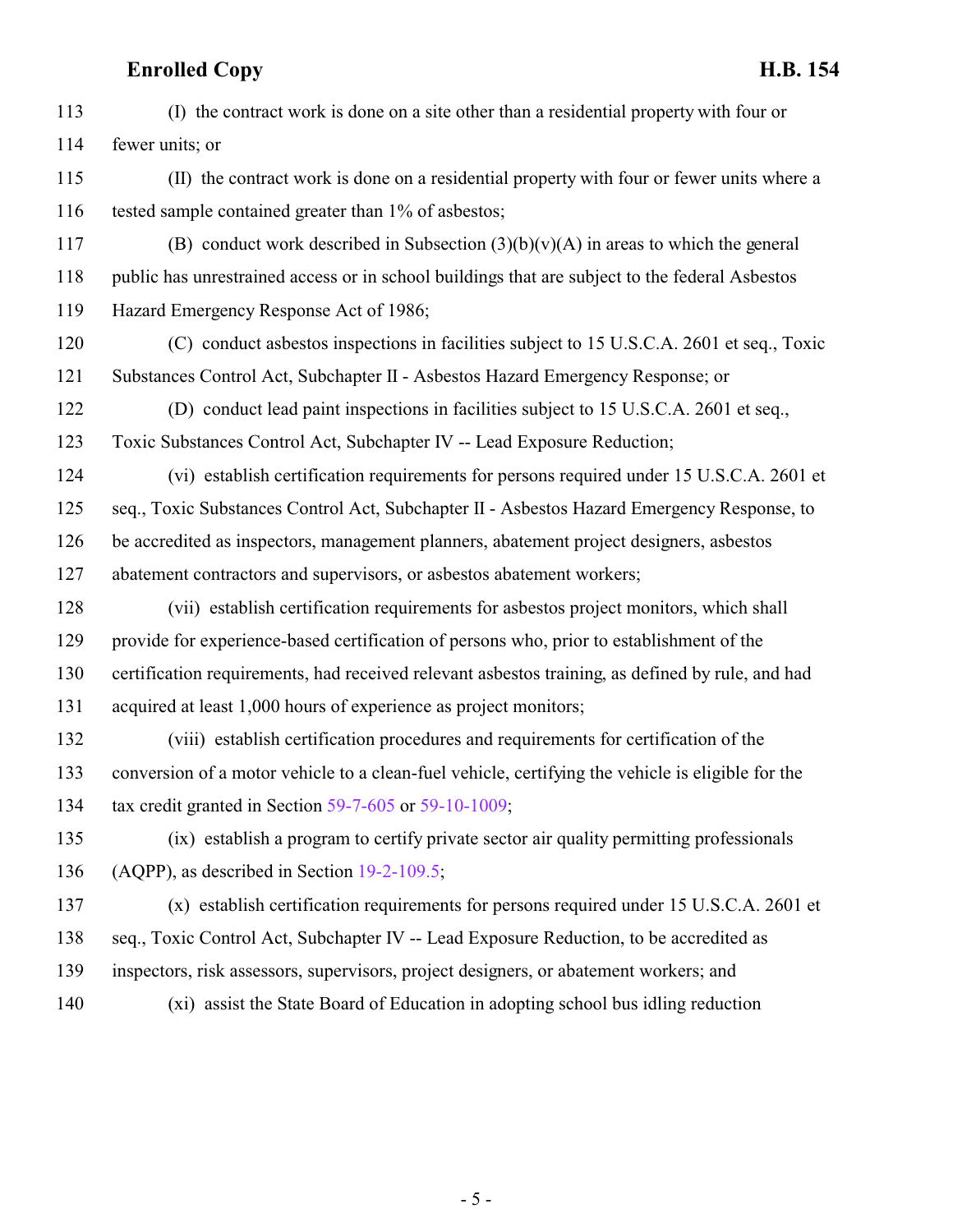| 141 | standards and implementing an idling reduction program in accordance with Section              |
|-----|------------------------------------------------------------------------------------------------|
| 142 | $41 - 6a - 1308$                                                                               |
| 143 | (4) Any rules adopted under this chapter shall be consistent with provisions of federal        |
| 144 | laws, if any, relating to control of motor vehicles or motor vehicle emissions.                |
| 145 | (5) Nothing in this chapter authorizes the board to require installation of or payment for     |
| 146 | any monitoring equipment by the owner or operator of a source if the owner or operator has     |
| 147 | installed or is operating monitoring equipment that is equivalent to equipment which the board |
| 148 | would require under this section.                                                              |
| 149 | (6) (a) The board may not require testing for asbestos or related materials on a               |
| 150 | residential property with four or fewer units, unless:                                         |
| 151 | (i) the property's construction was completed before January 1, 1981; or                       |
| 152 | (ii) the testing is for:                                                                       |
| 153 | (A) a sprayed acoustical ceiling;                                                              |
| 154 | (B) transite siding;                                                                           |
| 155 | (C) vinyl floor tile;                                                                          |
| 156 | (D) thermal-system insulation or tape on a duct or furnace; or                                 |
| 157 | (E) vermiculite type insulation materials.                                                     |
| 158 | (b) A residential property with four or fewer units is subject to an abatement rule made       |
| 159 | under Subsection (1) or $(3)(b)(v)$ if:                                                        |
| 160 | (i) a sample from the property is tested for asbestos; and                                     |
| 161 | (ii) the sample contains asbestos measuring greater than 1%.                                   |
| 162 | (7) The board may not issue, amend, renew, modify, revoke, or terminate any of the             |
| 163 | following that are subject to the authority granted to the director under Section 19-2-107 or  |
| 164 | 19-2-108:                                                                                      |
| 165 | (a) a permit;                                                                                  |
| 166 | (b) a license;                                                                                 |
| 167 | (c) a registration;                                                                            |
| 168 | (d) a certification; or                                                                        |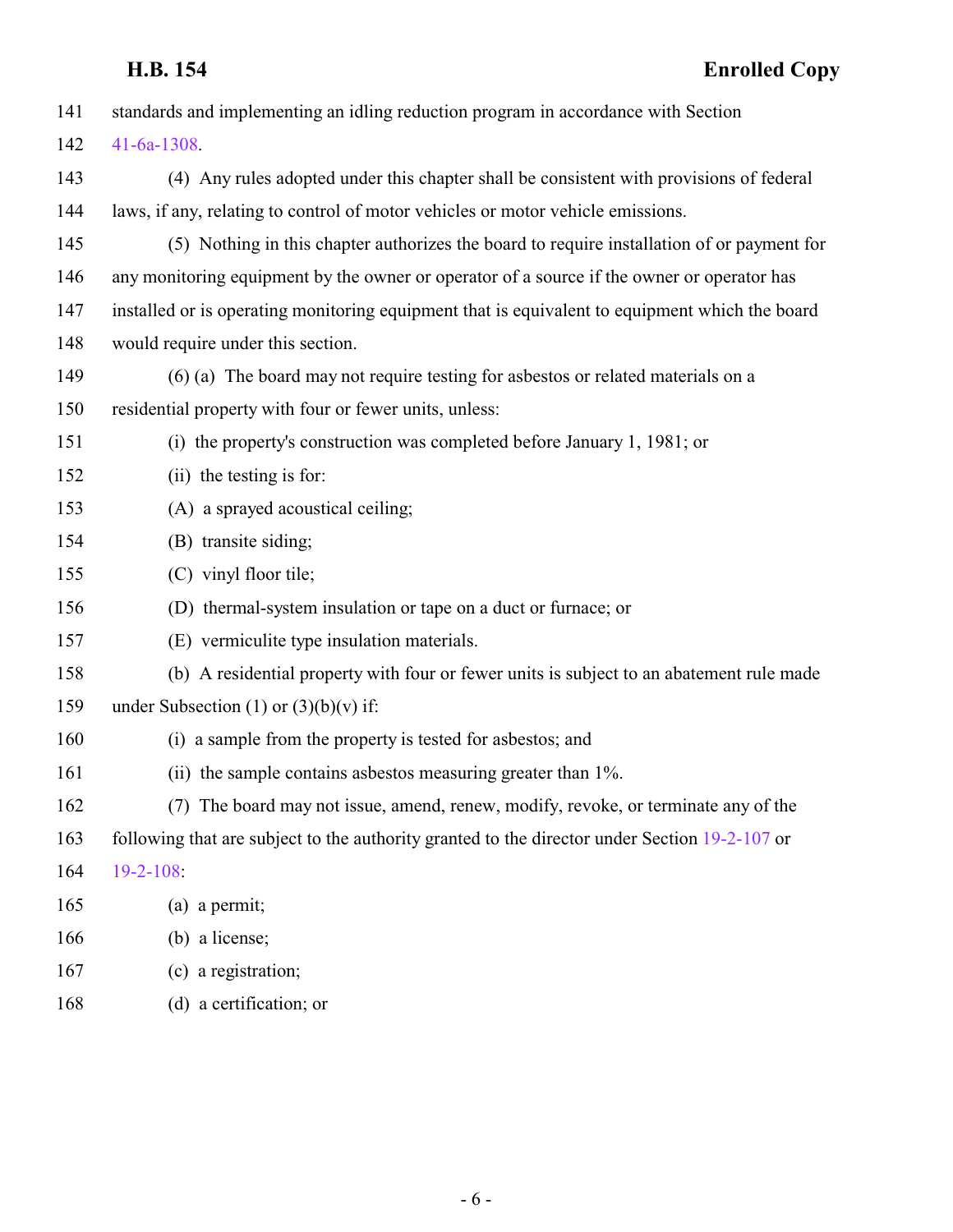<span id="page-6-0"></span>

| 169 | (e) another administrative authorization made by the director.                                 |
|-----|------------------------------------------------------------------------------------------------|
| 170 | (8) A board member may not speak or act for the board unless the board member is               |
| 171 | authorized by a majority of a quorum of the board in a vote taken at a meeting of the board.   |
| 172 | (9) Notwithstanding Subsection (7), the board may exercise all authority granted to the        |
| 173 | board by a federally enforceable state implementation plan.                                    |
| 174 | Section 2. Section 19-2-107 is amended to read:                                                |
| 175 | 19-2-107. Director -- Appointment -- Powers.                                                   |
| 176 | (1) The executive director shall appoint the director. The director shall serve under the      |
| 177 | administrative direction of the executive director.                                            |
| 178 | $(2)$ (a) The director shall:                                                                  |
| 179 | (i) prepare and develop comprehensive plans for the prevention, abatement, and control         |
| 180 | of air pollution in Utah;                                                                      |
| 181 | (ii) advise, consult, and cooperate with other agencies of the state, the federal              |
| 182 | government, other states and interstate agencies, and affected groups, political subdivisions, |
| 183 | and industries in furtherance of the purposes of this chapter;                                 |
| 184 | (iii) review plans, specifications, or other data relative to pollution control systems or     |
| 185 | any part of the systems provided in this chapter;                                              |
| 186 | (iv) under the direction of the executive director, represent the state in all matters         |
| 187 | relating to interstate air pollution, including interstate compacts and similar agreements;    |
| 188 | (v) secure necessary scientific, technical, administrative, and operational services,          |
| 189 | including laboratory facilities, by contract or otherwise;                                     |
| 190 | (vi) encourage voluntary cooperation by persons and affected groups to achieve the             |
| 191 | purposes of this chapter;                                                                      |
| 192 | (vii) encourage local units of government to handle air pollution within their respective      |
| 193 | jurisdictions on a cooperative basis and provide technical and consulting assistance to them;  |
| 194 | (viii) determine by means of field studies and sampling the degree of air contamination        |
| 195 | and air pollution in all parts of the state;                                                   |
| 196 | (ix) monitor the effects of the emission of air contaminants from motor vehicles on the        |

- 7 -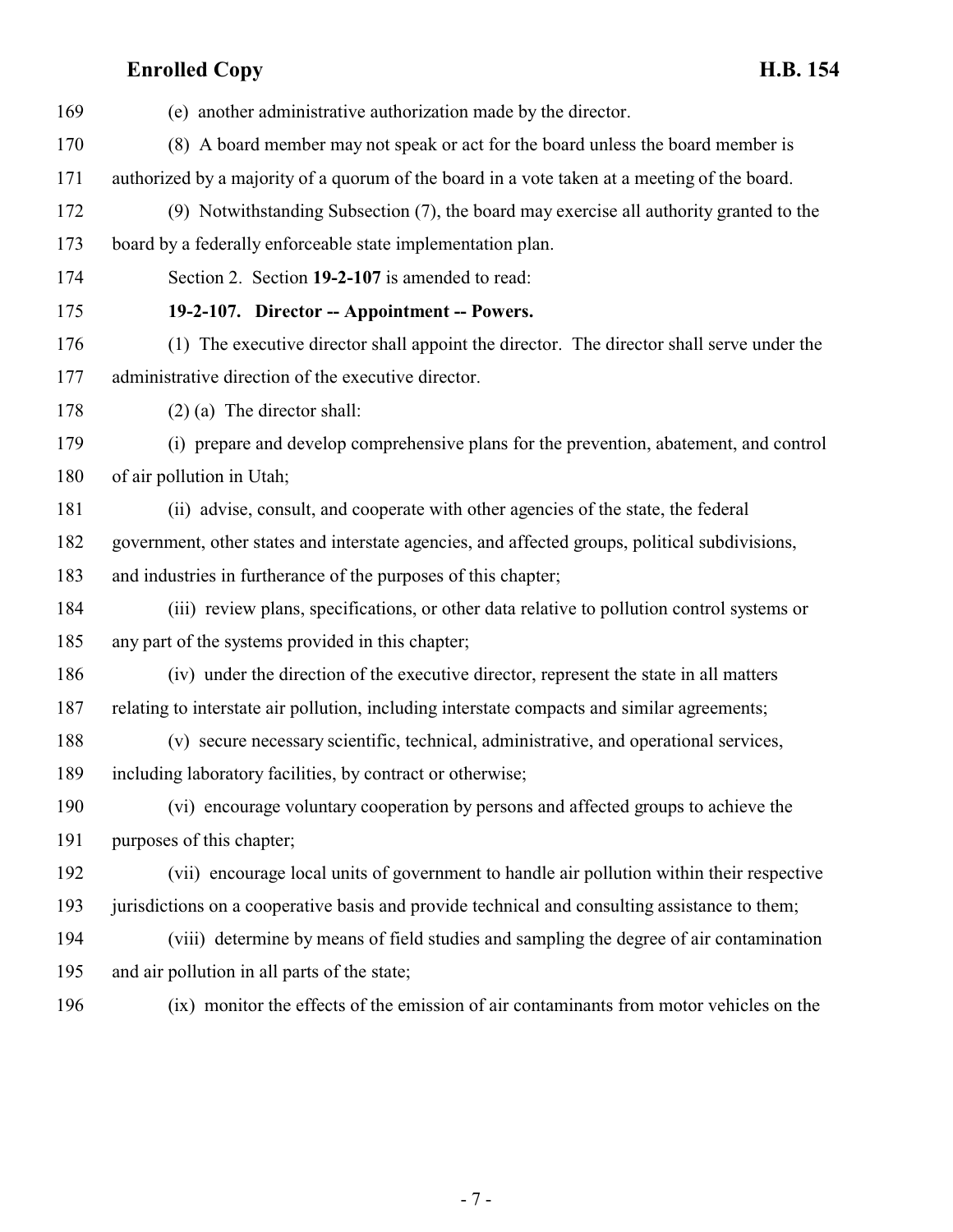# **H.B. 154 Enrolled Copy**

| 197 | quality of the outdoor atmosphere in all parts of Utah and take appropriate responsive action;       |
|-----|------------------------------------------------------------------------------------------------------|
| 198 | (x) collect and disseminate information relating to air contamination and air pollution              |
| 199 | and conduct educational and training programs relating to air contamination and air pollution;       |
| 200 | (xi) assess and collect noncompliance penalties as required in Section 120 of the                    |
| 201 | federal Clean Air Act, 42 U.S.C. Section 7420;                                                       |
| 202 | (xii) comply with the requirements of federal air pollution laws;                                    |
| 203 | (xiii) subject to the provisions of this chapter, enforce rules through the issuance of              |
| 204 | orders, including:                                                                                   |
| 205 | (A) prohibiting or abating discharges of wastes affecting ambient air;                               |
| 206 | (B) requiring the construction of new control facilities or any parts of new control                 |
| 207 | facilities or the modification, extension, or alteration of existing control facilities or any parts |
| 208 | of new control facilities; or                                                                        |
| 209 | (C) adopting other remedial measures to prevent, control, or abate air pollution; and                |
| 210 | (xiv) as authorized by the board and subject to the provisions of this chapter, act as               |
| 211 | executive secretary of the board under the direction of the chairman of the board.                   |
| 212 | (b) The director may:                                                                                |
| 213 | (i) employ full-time, temporary, part-time, and contract employees necessary to carry                |
| 214 | out this chapter;                                                                                    |
| 215 | (ii) subject to the provisions of this chapter, authorize any employee or representative             |
| 216 | of the department to enter at reasonable time and upon reasonable notice in or upon public or        |
| 217 | private property for the purposes of inspecting and investigating conditions and plant records       |
| 218 | concerning possible air pollution;                                                                   |
| 219 | (iii) encourage, participate in, or conduct studies, investigations, research, and                   |
| 220 | demonstrations relating to air pollution and its causes, effects, prevention, abatement, and         |
| 221 | control, as advisable and necessary for the discharge of duties assigned under this chapter,         |
| 222 | including the establishment of inventories of pollution sources;                                     |
| 223 | (iv) collect and disseminate information relating to air pollution and the prevention,               |
| 224 | control, and abatement of it;                                                                        |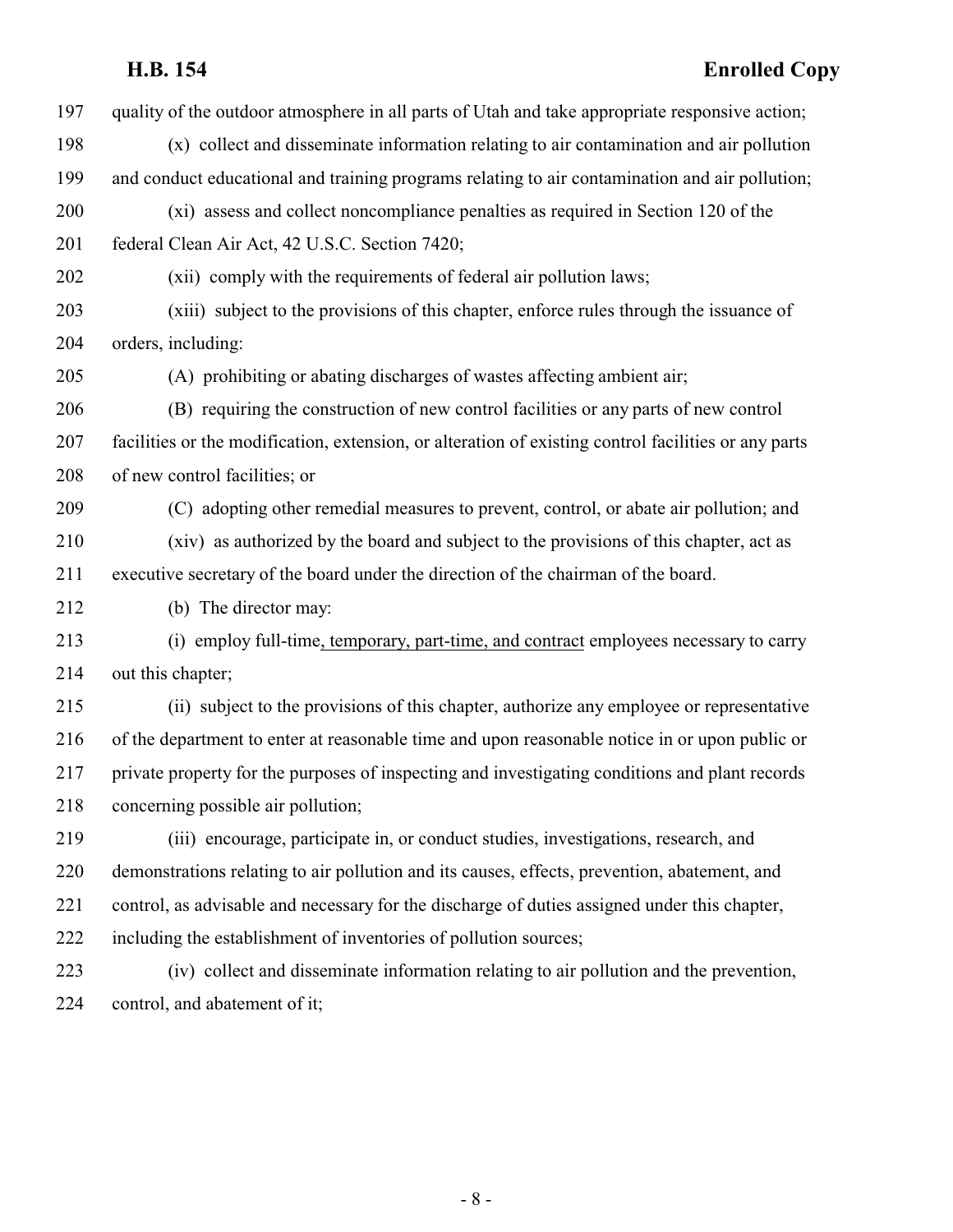<span id="page-8-0"></span>

| 225 | (v) cooperate with studies and research relating to air pollution and its control,                |
|-----|---------------------------------------------------------------------------------------------------|
| 226 | abatement, and prevention;                                                                        |
| 227 | (vi) subject to Subsection (3), upon request, consult concerning the following with any           |
| 228 | person proposing to construct, install, or otherwise acquire an air contaminant source in Utah:   |
| 229 | (A) the efficacy of any proposed control device or proposed control system for the                |
| 230 | source; or                                                                                        |
| 231 | (B) the air pollution problem that may be related to the source, device, or system;               |
| 232 | (vii) accept, receive, and administer grants or other funds or gifts from public and              |
| 233 | private agencies, including the federal government, for the purpose of carrying out any of the    |
| 234 | functions of this chapter;                                                                        |
| 235 | (viii) subject to Subsection $19-2-104(3)(b)(i)$ , settle or compromise any civil action          |
| 236 | initiated by the division to compel compliance with this chapter or the rules made under this     |
| 237 | chapter; or                                                                                       |
| 238 | (ix) as authorized by the board and subject to the provisions of this chapter, exercise all       |
| 239 | incidental powers necessary to carry out the purposes of this chapter, including certification to |
| 240 | any state or federal authorities for tax purposes the fact of construction, installation, or      |
| 241 | acquisition of any facility, land, building, machinery, or equipment or any part of them, in      |
| 242 | conformity with this chapter.                                                                     |
| 243 | (3) A consultation described in Subsection $(2)(b)(vi)$ does not relieve a person from the        |
| 244 | requirements of this chapter, the rules adopted under this chapter, or any other provision of     |
| 245 | law.                                                                                              |
| 246 | Section 3. Section 19-2-107.5 is enacted to read:                                                 |
| 247 | 19-2-107.5. Wood burning.                                                                         |
| 248 | The division shall create a:<br>(1)                                                               |
| 249 | (a) public awareness campaign on the effects of wood burning on air quality,                      |
| 250 | specifically targeting nonattainment areas; and                                                   |
| 251 | (b) program to assist an individual to convert a dwelling to a natural gas or other clean         |
| 252 | fuel heating source, as funding allows, if the individual:                                        |